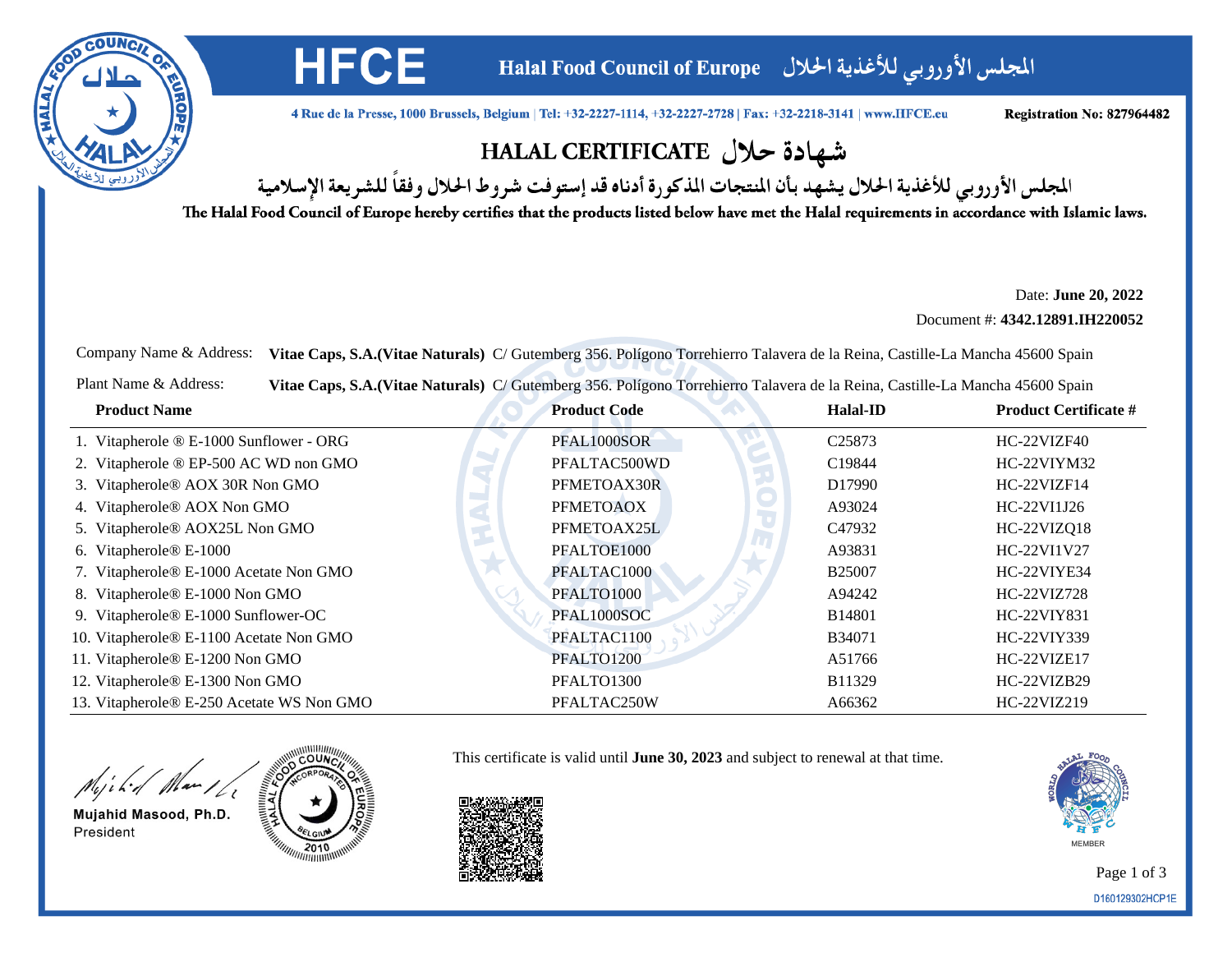

المجلس الأوروبي للأغذية الحلال Halal Food Council of Europe

4 Rue de la Presse, 1000 Brussels, Belgium | Tel: +32-2227-1114, +32-2227-2728 | Fax: +32-2218-3141 | www.HFCE.eu

Registration No: 827964482

## شهادة حلال HALAL CERTIFICATE

المجلس الأوروبي للأغذية الحلال يشهد بأن المنتجات المذكورة أدناه قد إستوفت شروط الحلال وفقاً للشريعة الإسلامية

The Halal Food Council of Europe hereby certifies that the products listed below have met the Halal requirements in accordance with Islamic laws.

Date: **June 20, 2022**

Document #: **4342.12891.IH220052**

Company Name & Address: **Vitae Caps, S.A.(Vitae Naturals)** C/ Gutemberg 356. Polígono Torrehierro Talavera de la Reina, Castille-La Mancha 45600 Spain

Plant Name & Address:**Vitae Caps, S.A.(Vitae Naturals)** C/ Gutemberg 356. Polígono Torrehierro Talavera de la Reina, Castille-La Mancha 45600 Spain

| <b>Product Name</b>                       | <b>Product Code</b> | <b>Halal-ID</b> | <b>Product Certificate #</b> |
|-------------------------------------------|---------------------|-----------------|------------------------------|
| 14. Vitapherole® E-900 Sunflower-ORG      | PFAL900SOR          | <b>B33137</b>   | HC-22VIZQ38                  |
| 15. Vitapherole® EP-500/G Acetate Non GMO | PFALTOACEP5         | A82106          | HC-22VI1Y22                  |
| 16. Vitapherole® EP-500/P Acetate Non GMO | PFALTOACEP5P        | A82678          | HC-22VI1M23                  |
| 17. Vitapherole® EP-700/G Acetate Non GMO | PFALTOACEP7         | B61242          | HC-22VIYB43                  |
| 18. Vitapherole® SU-1210 Non GMO          | PFALTOSU1210        | A77639          | HC-22VIZW21                  |
| 19. Vitapherole <sup>®</sup> T-30         | PFMETO30            | B48207          | HC-22VIYZ42                  |
| 20. Vitapherole <sup>®</sup> T-50         | PFMETO50            | B31796          | HC-22VIXB37                  |
| 21. Vitapherole® T-50 Non GMO             | PFMETO50NO          | A32060          | HC-22VI2S13                  |
| 22. Vitapherole® T-50-OC Non GMO          | PFMETO50OC          | B62512          | HC-22VIYN44                  |
| 23. Vitapherole® T-50-ORG Non GMO         | PFMETO50OR          | B14465          | HC-22VIYP30                  |
| 24. Vitapherole <sup>®</sup> T-70         | PFMETO70            | <b>B25403</b>   | HC-22VIYK35                  |
| 25. Vitapherole® T-70 Non GMO             | PFMETO70NO          | B77891          | HC-22VIWX47                  |
| 26. Vitapherole® T-70-OC Non GMO          | PFMETO70OC          | A84504          | HC-22VI1Y24                  |

Wild Mar 16

Mujahid Masood, Ph.D. President



**HFCE** 

This certificate is valid until **June 30, 2023** and subject to renewal at that time.



Page 2 of 3D160129302HCP1E